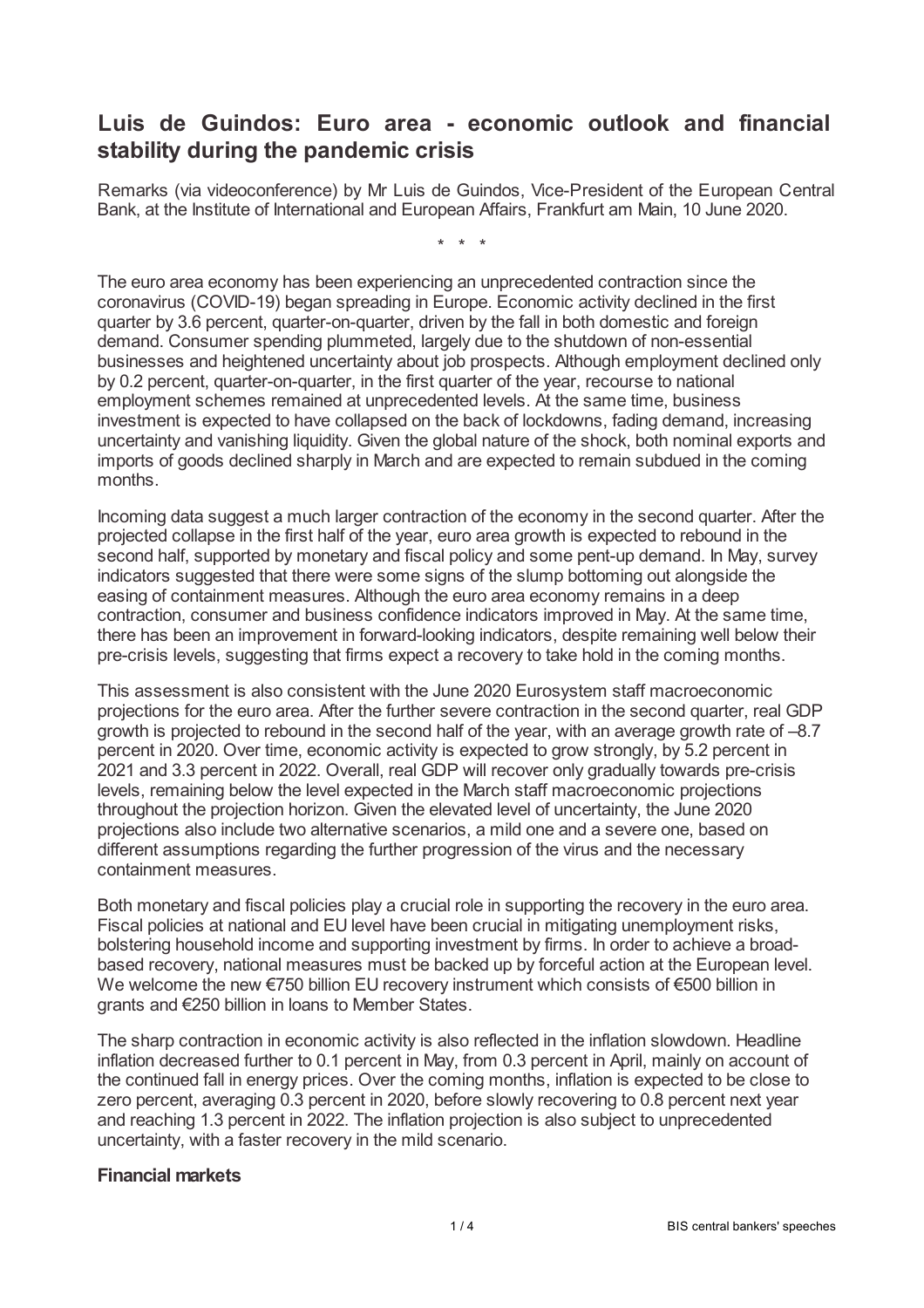Euro area financial markets were set in turmoil as the virus spread throughout Europe: euro area sovereign bond spreads widened, corporate bond spreads surged and stock prices plummeted. Financial markets eventually stabilised, notably on the back of a forceful monetary policy response by the Eurosystem. But the monetary accommodation generated by the decline in riskfree rates has only slightly eased the tightening in financial conditions caused by the decline in stock prices and the increase in euro area sovereign and corporate bond yields.

The widening of sovereign bond spreads – on account of the macroeconomic outlook and the sizeable fiscal policy responses endorsed by national governments – is particularly troubling from a monetary policy perspective. An effective pass-through of risk-free rates to sovereign bond yields in all countries is crucial because sovereign bond yields are widely used as benchmark rates for pricing financial market instruments and bank credit. Evidently, the costs banks face to raise funding in the money, capital and equity markets have notably increased.

## **Monetary policy measures**

Tightening financial conditions, combined with an outlook for price stability that had significantly worsened due to the economic fallout of the COVID-19 crisis, prompted the ECB's Governing Council to take further policy action at its June policy meeting.

We decided that the most effective way to respond would be to increase the size of the pandemic emergency purchase programme (PEPP). There were two reasons for this. First, the PEPP can provide a significant degree of additional monetary easing as it directly affects the benchmark rates used to price financial market instruments and bank credit in all euro area countries. Accordingly, expanding the overall PEPP envelope by €600 billion will bring us significantly closer to the pre-COVID-19 inflation path over the medium term. Second, the PEPP safeguards monetary policy transmission to all asset classes and jurisdictions thanks to the embedded flexibility in conducting asset purchases.

We also agreed to extend the PEPP until June 2021. The projections for the euro area show that inflation will start to pick up around this date. Likewise, the other monetary policy measures taken in response to the pandemic such as the targeted and pandemic emergency longer-term refinancing operations (TLTRO and PELTRO programmes), will run their course through the summer of 2021.

Finally, we agreed that reinvestments under the PEPP will take place until at least the end of 2022 and, in any case, the future roll-off of the PEPP portfolio will be managed to avoid interference with the prevailing monetary stance.

Looking ahead, the Governing Council will keep re-evaluating whether the size, duration and composition of the PEPP remain appropriate as the economic consequences of the COVID-19 pandemic unfold. We stand ready to adjust all of our instruments, as appropriate, to ensure that inflation moves towards our aim in a sustained manner.

## **Financial stabilityduring the pandemic crisis**

Turning to the stability of the financial system, two opposing forces are now at play: the impact of the coronavirus shock – which was amplified by a range of existing vulnerabilities – and the fiscal and monetary policy response in the euro area. Over the last few years, signs of asset mispricing as well as lingering private and public sector debt sustainability concerns had been identified as vulnerabilities to financial stability. In addition, euro area banks' profitability had been low, due to both structural and cyclical factors, while non-bank financial intermediaries had grown in size since the great financial crisis, taking on more credit and duration risk.

As the coronavirus shock hit the euro area, we observed flight-to-safety phenomena, a surge in volatility and a sharp tightening of financial conditions, as in previous crises. In February and early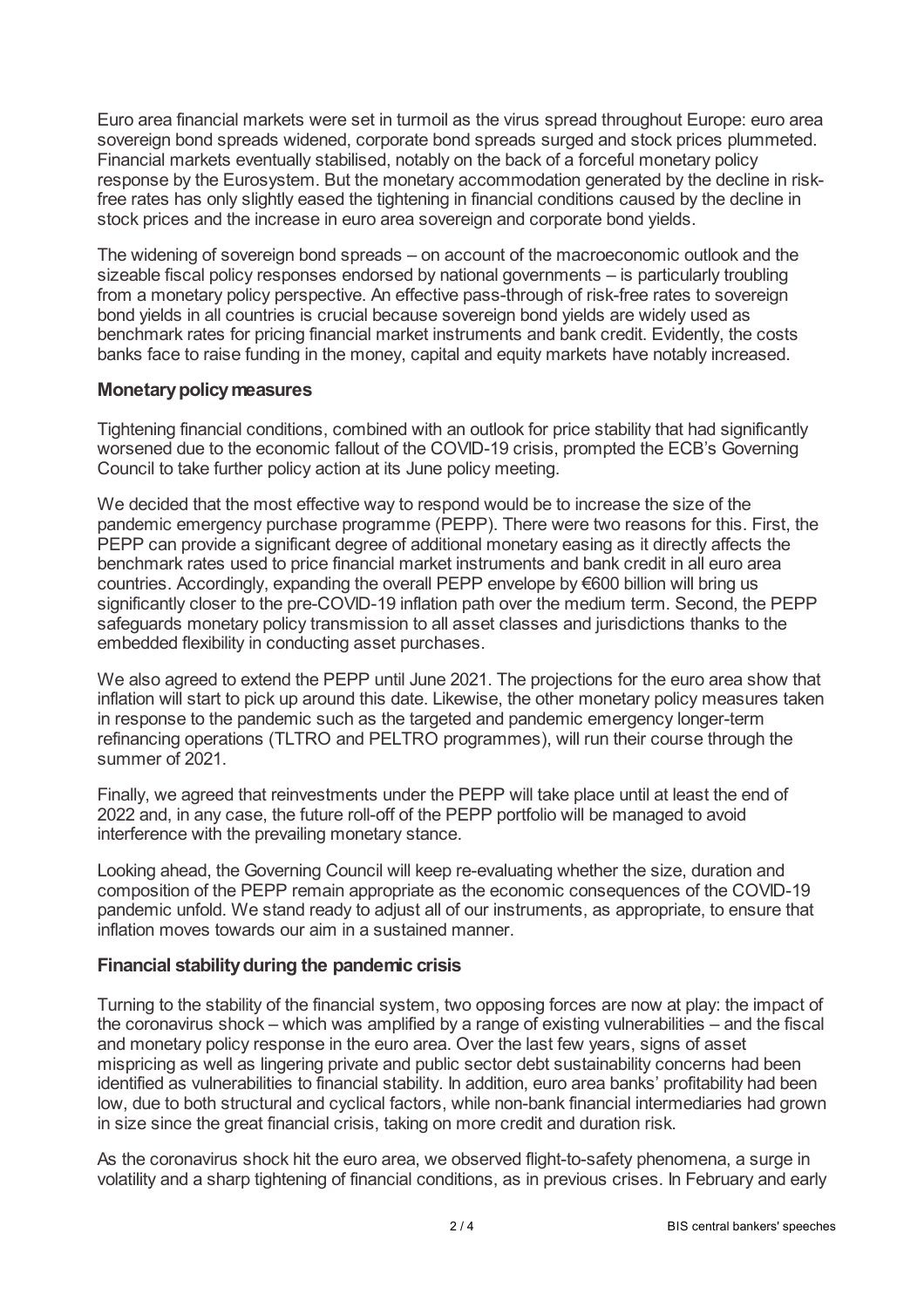March 2020, investment funds experienced exceptionally large outflows. Initially, high-yield corporate funds were at the epicentre of redemptions. But, after a slight delay, redemptions spread to safe havens, such as money market and sovereign funds, as investors needed cash to satisfy margin calls. The combination of high redemptions and low liquidity buffers likely resulted in forced sales of risky and less risky assets alike, in an environment of already impaired market liquidity, amplifying swings in asset prices.

Despite pre-existing vulnerabilities, the euro area financial system weathered the immediate stress relatively well, thanks to the regulatory reforms of the past decade and bold policy responses by monetary, fiscal and prudential authorities. Nevertheless, medium-term vulnerabilities have increased.

The shape and strength of the recovery are uncertain and this uncertainty will persist for some time. There are substantial downside risks, in particular if the easing of containment measures turns out to be premature or their impact on productive capacity is more persistent.

The deteriorating economic conditions may give rise to debt sustainability concerns in the public and private sector. Corporates, many of which were already highly leveraged before the coronavirus shock, face a three-pronged challenge of cash-flow strains, higher funding costs and supply chain disruptions. As regards national governments, the immediate response of allowing automatic stabilisers to kick in and introducing discretionary support measures was correct in the midst of a deep recession. In countries with already limited fiscal space, however, the additional debt may give rise to debt sustainability issues in the future.

The pandemic crisis also poses considerable challenges to the banking sector. Let me first recall that euro area banks entered the crisis with stronger capital and liquidity positions than they had at the time of the global financial crisis a decade ago. This enhanced resilience has allowed banks to weather the initial strain from the crisis and enabled them to keep lending to the economy in what has essentially been a cash-flow shock for firms and households. Unlike in 2008, this crisis did not originate from the banking sector and banks have an essential role to play in supporting the economic recovery.

Having said that, the economic downturn triggered by the coronavirus shock, now poses important challenges to the banking sector. While banks in the euro area are not at the epicentre of the current crisis, their market valuations were hit hard amid concerns over a further weakening in their profitability prospects, which were already subdued well before the pandemic shock hit the economy. This mainly reflects expectations that banks' credit losses are set to increase, as they will increasingly be confronted with missed payments and a growing number of corporate defaults over the coming quarters.

As a result, analyst forecasts of bank profitability for 2020 have undergone large downward revisions in recent months, mainly driven by expectations that banks need to increase their provisions for future credit losses. In fact, banks' first quarter results already show a considerable negative impact from the crisis in the form of a sharp deterioration in profitability, driven by large increases in loan loss provisions in both the euro area and the United States.

Looking beyond cyclical challenges, euro area banks' profitability prospects are further hindered by ongoing structural problems. Low cost-efficiency and weak income-generation capacity in some parts of the banking sector, both linked to overcapacity, continue to weigh on banks' longterm profitability prospects. Recognising the challenges at this juncture, consolidation via mergers and acquisitions could be one potential avenue for reducing overcapacity in the sector.

Micro- and macroprudential authorities have also acted swiftly and introduced a range of relief measures to help the banking system maintain the flow of credit. ECB Banking Supervision has allowed banks to temporarily operate below the level of capital defined by Pillar 2 guidance and the combined buffer requirement. Banks are now also allowed to meet Pillar 2 requirements with